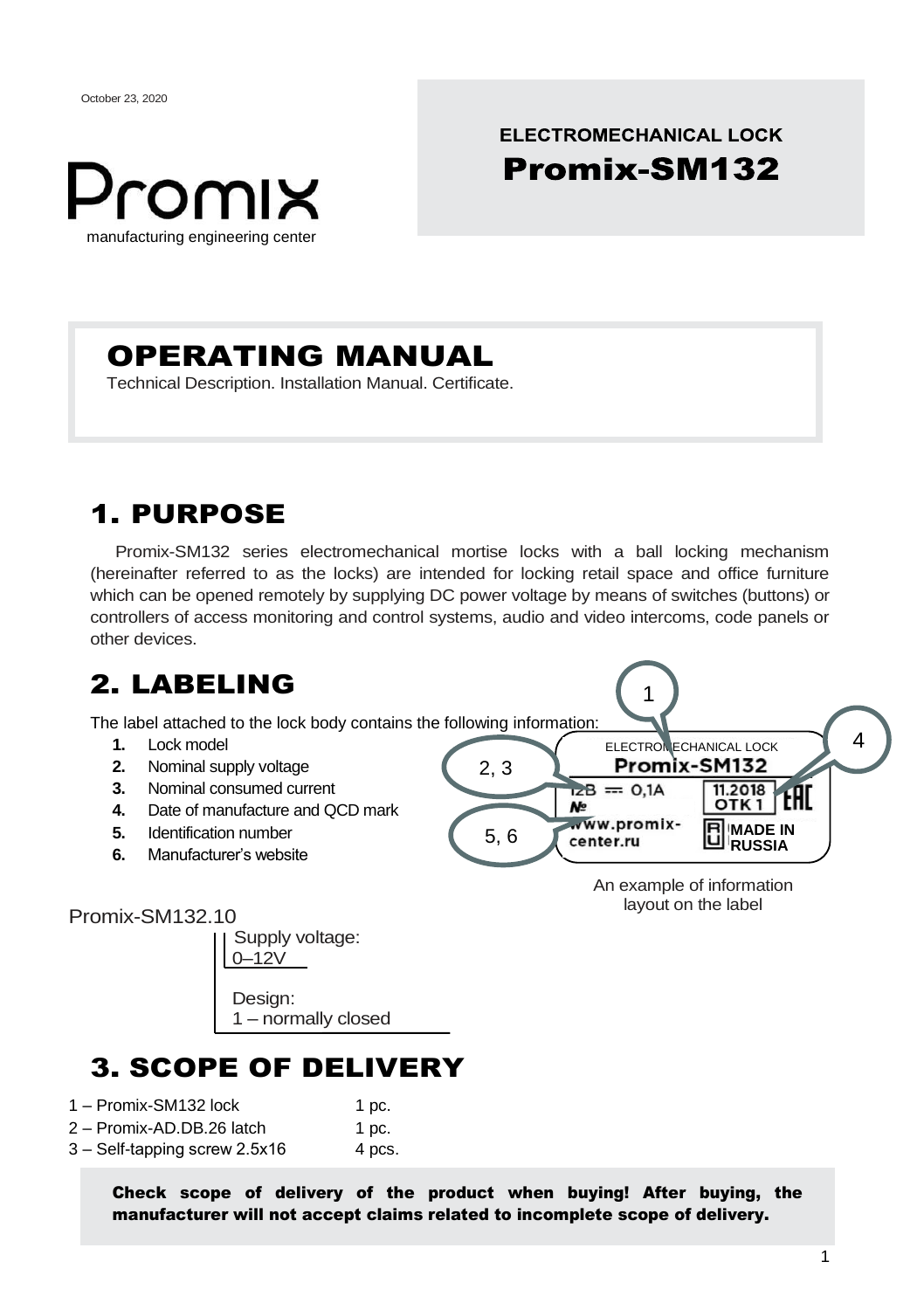## 4. DESIGN AND PRINCIPLE OF OPERATION

Locks are manufactured with a normally-closed design (hereinafter referred to as NC). NC lock is in the closed state when no voltage is supplied and in the open state when power is supplied to the lock.



## 5. TECHNICAL DATA

### 5.1 OPERATING CONDITIONS

The lock operation environment must be explosion-safe, free of current-conducting dust or gases that cause metal corrosion and destroying insulation of current conductors and electric elements, free of current-carrying dust or water vapor, and preventing ingress of water, steam, fuel and lubricants.

Climatic operating conditions: У3.1 as per GOST 15150-69 with extended temperature range:

- Ambient temperature: -30 to +50 °С;
- Relative air humidity: not higher than 98 % at 25 °С or lower temperatures without moisture condensation and hoar-frost formation;
- Installation indoors or outdoors excluding ingress of moisture, dust, dirt, etc. inside the lock.

### 5.2 TECHNICAL DATA

| <b>Modification</b>            | <b>Promix-SM132.10</b> |
|--------------------------------|------------------------|
| <b>Design</b>                  | normally closed        |
| DC supply voltage U, V         | $12+2$                 |
| <b>Current consumed, A</b>     | $0.1$ (at 12V)         |
| <b>Availability of sensors</b> | ۰                      |
| Supply pulse width (max.), s   | not rated              |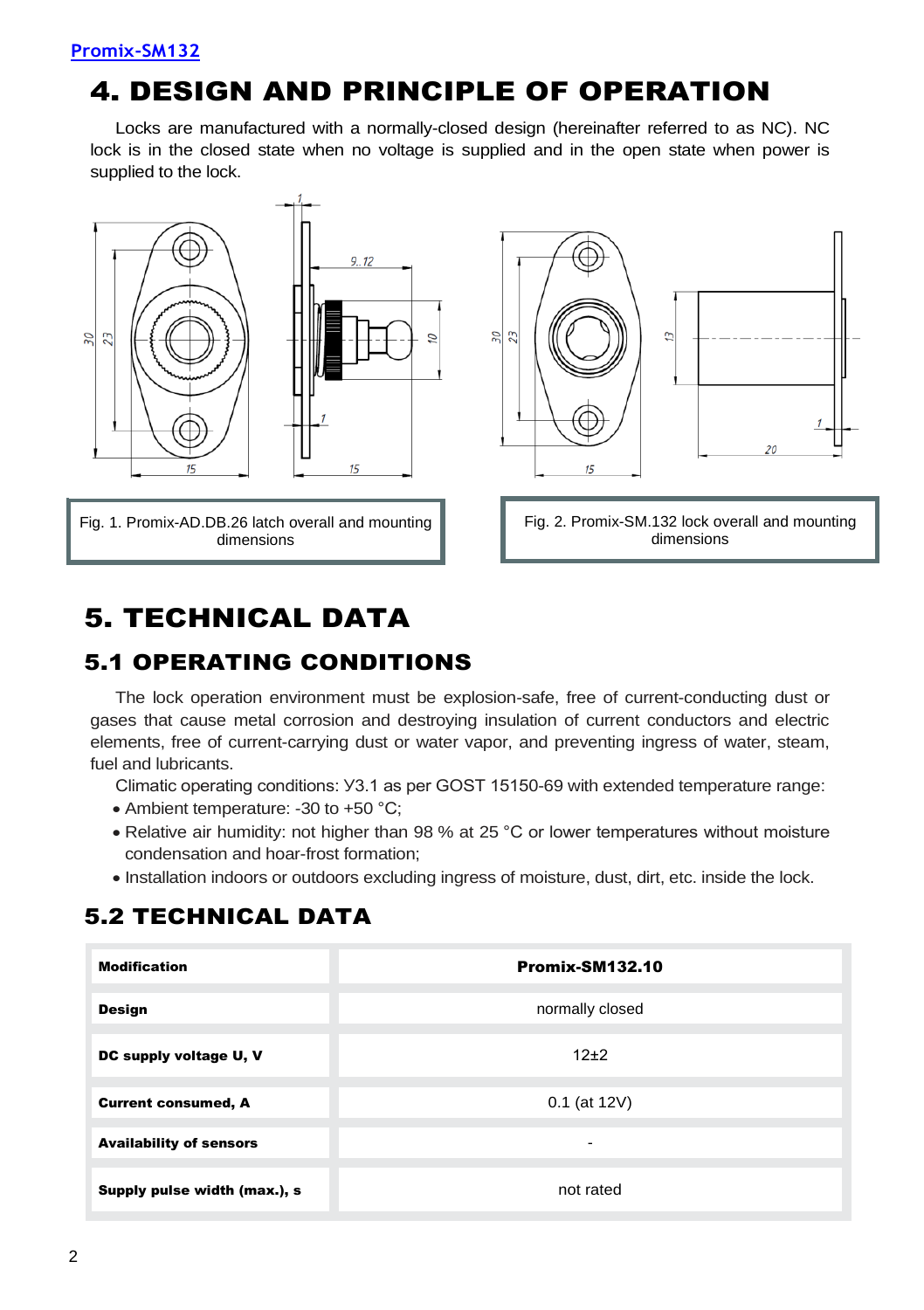| Minimum pause between<br>pulses, s | not rated |
|------------------------------------|-----------|
| Lock weight (max.), kg             | 0.02      |
| Latch holding force (min.), kg     | 100       |

# 6. INSTALLATION AND CONNECTION

### 6.1 LOCK AND LATCH MOUNTING

- 1. Install the latch in the area designed for installation.
- 2. Insert the latch into the lock and fix the lock so that the latch enters it until click.
- 3. Connect the lock (see cl. 6.2) and function test by applying supply voltage. The lock must unlock the latch. Open the door so that the latch disengages with the lock.
- 4. If the latch is not unlocked when power is supplied, push the door in the area of lock fixation and apply voltage. Then adjust the latch length providing for the necessary free play and alignment.

### 6.2 CONNECTING PROCEDURE

The lock operation is controlled by supplying and blocking power. For this purpose a controller (control board) or a switch (button) is generally used. The controller is mounted in accordance with its certificate.

Connect the lock power wires adhering to the following polarity:

#### **White – positive pole of the power supply;**

#### **Black – negative pole of the power supply;**

Reverse voltage supply does not ensure lock operability, but it does not cause its failure.

#### See operating voltage range in clause 5.2. Avoid supply of increased voltage.

Example of the lock connection to the remote control system Promix-RDS.



Ensure a reliable electric contact. To prevent short-circuit, insulate places of connection.

# 7. FEATURES OF INSTALLATION AND **OPERATION**

- 1) The possibility of using the locks for access restriction to retail and office furniture and the place of installation are determined by **the installation organization** on the basis of the design features and the mounting method, furniture criticality level, the purpose of the access restriction regime and other factors (the presence of security providers, video surveillance, etc.).
- 2) To prevent door deformation, it is recommended to install the lock in the area of the handle.
- 3) When mounting the lock and the latch, it is necessary to ensure their coaxial alignment within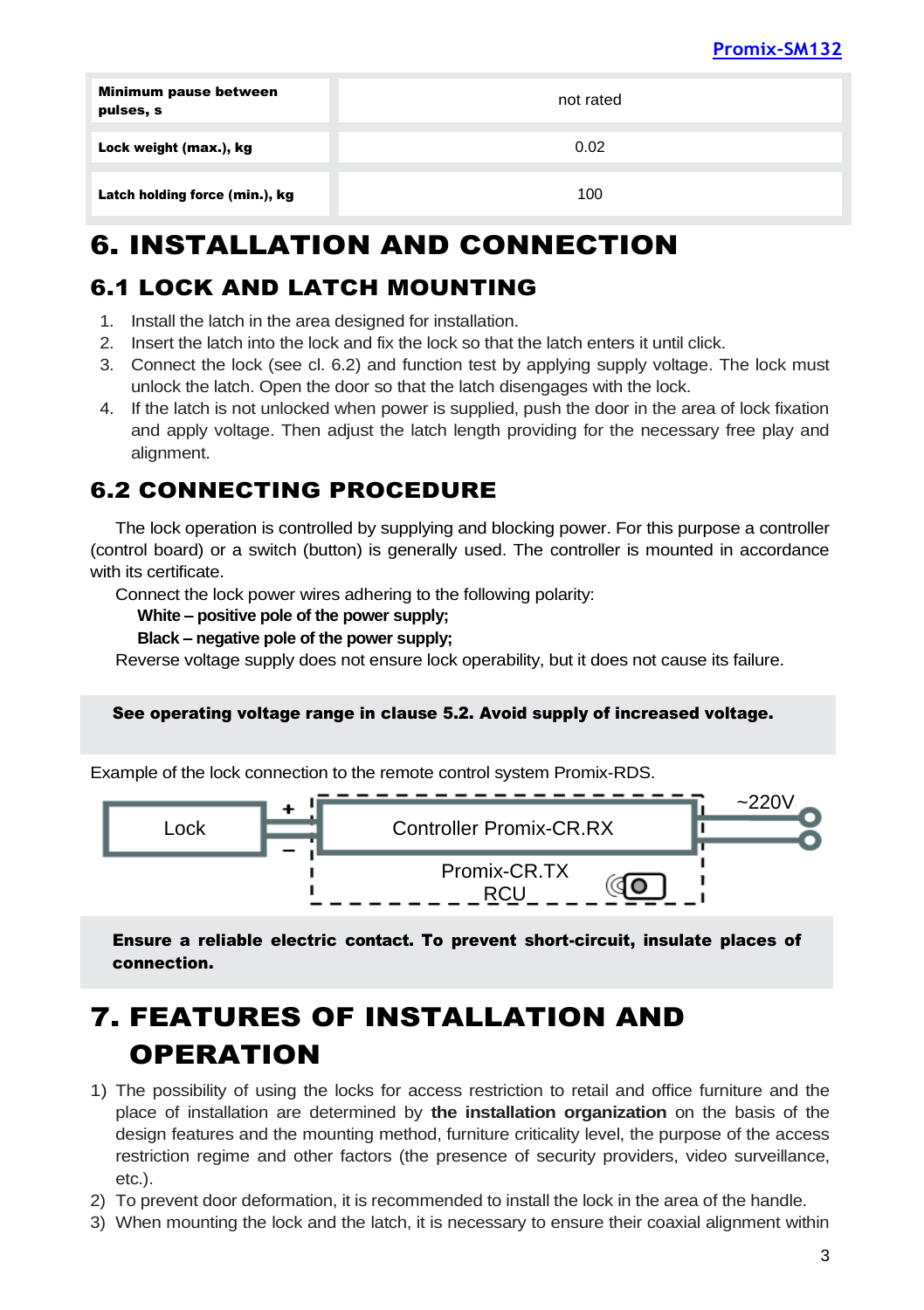#### **[Promix-SM132](http://www.promix-center.ru/elektromehanicheskie-zamki/promix-sm305/)**

the latch free movement allowance.

4) When the door is closed, the latch must be inserted all the way into the lock. The lock may fail to open when the door is in "tension" condition, i.e., an external force for opening is applied.

# 8. POTENTIAL MALFUNCTIONS

| <b>Malfunctions and problems</b>                                                                                                | <b>Remedies</b>                                                                                                                                                                                                                                                                                                                                                                                     |
|---------------------------------------------------------------------------------------------------------------------------------|-----------------------------------------------------------------------------------------------------------------------------------------------------------------------------------------------------------------------------------------------------------------------------------------------------------------------------------------------------------------------------------------------------|
| The lock does not open when supply<br>voltage is applied                                                                        | Check polarity and conformity of the lock supply voltage<br>to the required value.<br>Check integrity of the lock power circuit.<br>Close the door tightly and press on it at the latch<br>fastening place, and apply voltage to the lock. If the lock<br>does not open, apply elevated DC voltage of 20-30 V<br>for a short period of time.<br>After opening of the lock, adjust the latch length. |
|                                                                                                                                 |                                                                                                                                                                                                                                                                                                                                                                                                     |
| Excessive free play of the latch while<br>the lock is in the closed state                                                       | Decrease the latch bar length. To do this, fix the latch<br>support with a wrench, loosen the latch nut, screw in<br>the bar, tighten the latch nut.                                                                                                                                                                                                                                                |
| A large clearance between the door<br>and the base as the door is closed<br>(the latch stops against the inside of<br>the lock) |                                                                                                                                                                                                                                                                                                                                                                                                     |
|                                                                                                                                 |                                                                                                                                                                                                                                                                                                                                                                                                     |
| The lock does not block the latch                                                                                               | Check the distance between the latch and the lock; if<br>necessary, increase the latch length.                                                                                                                                                                                                                                                                                                      |

### 9. MAINTENANCE

Maintenance of the lock is performed at least once every two months and includes:

- Visual inspection of the lock to check the reliability of the fastening. If necessary, tighten the fasteners of the lock and the latch.
- Check the latch length. If the latch bar abuts against the lock and this leads to non-tight door closing, or if the latch is not fixed by the lock when the door is closed, adjust the latch length.

The lock does not need lubrication!

### 10. STORAGE AND TRANSPORTATION

Prior to putting into operation, the locks must be stored in the manufacturer's packing, in rooms with an ambient temperature of -30 to +50 °С and a relative humidity not higher than 98 % at 25ºС С in compliance with storage conditions as per GOST 15150-69.

Locks transportation conditions must comply with group C as per GOST 23216-78 in terms of exposure to mechanical factors, and Ж2 as per GOST 15150-69 in terms of exposure to climatic factors.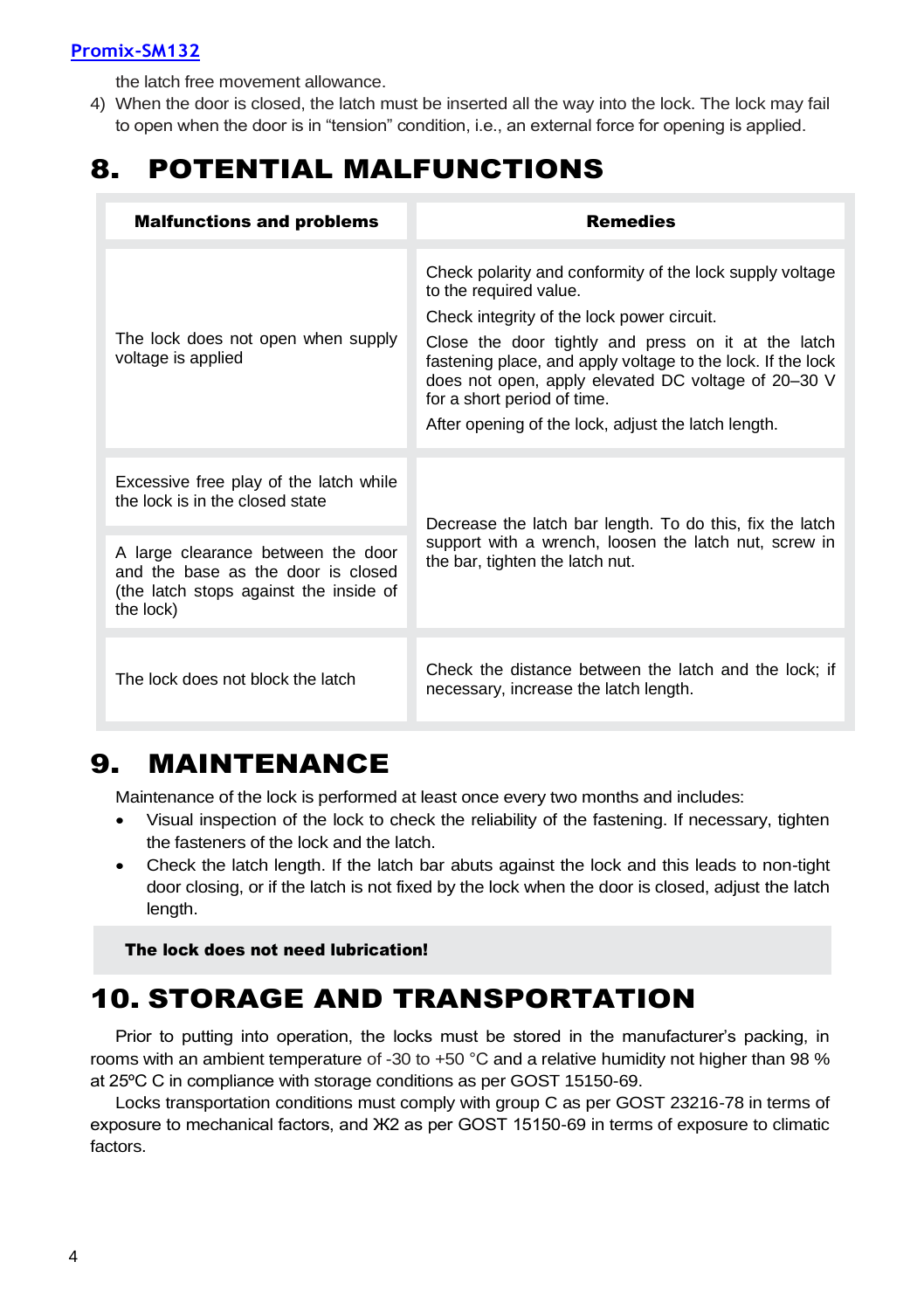## 11. SAFETY REQUIREMENTS

The design of the locks ensures safety of personnel involved in mounting and maintenance. Due to low DC supply voltage, the products correspond to class III as per GOST 12.2.007.0-

75 and are electrically safe.

Fire safety of the locks is ensured by use of non-combustible or hardly combustible materials, and low supply voltage.

# 12. DISPOSAL

The product is not hazardous for human life and health or for the environment; disposal after its service life is performed without taking any special measures for environment protection.

# 13. WARRANTY LIABILITIES

The manufacturer, ETC PROMIX LLC, warrants conformity of Promix-SM420 locks to requirements of current Technical Specifications provided that transportation, storage, installation and operation rules established in this Manual are followed.

The operation warranty period is 12 months from the date of sale but not longer than 18 months from the day of acceptance by the manufacturer's QCD.

Within the warranty period ETC PROMIX LLC undertakes to repair defective products free of charge. Expenses for transporting the product to the place of repair and back will be borne by the Buyer.

Warranty liabilities do not cover any defects and damages caused by:

- Improper maintenance by the Buyer:
- Use of the product under conditions that do not comply with the operation requirements;
- Mechanical damages or disassembly of the products by the Buyer;
- Non-observance of the transportation and storage rules.

Faulty products are accepted for repair only together with the latch, on the obligatory condition that factory labels are retained on the product body.

On expiration of the warranty service period, the manufacturer provides after-warranty service on a contractual basis.

To improve product quality the manufacturing plant reserves the right to make modifications to the product design without prior notice.